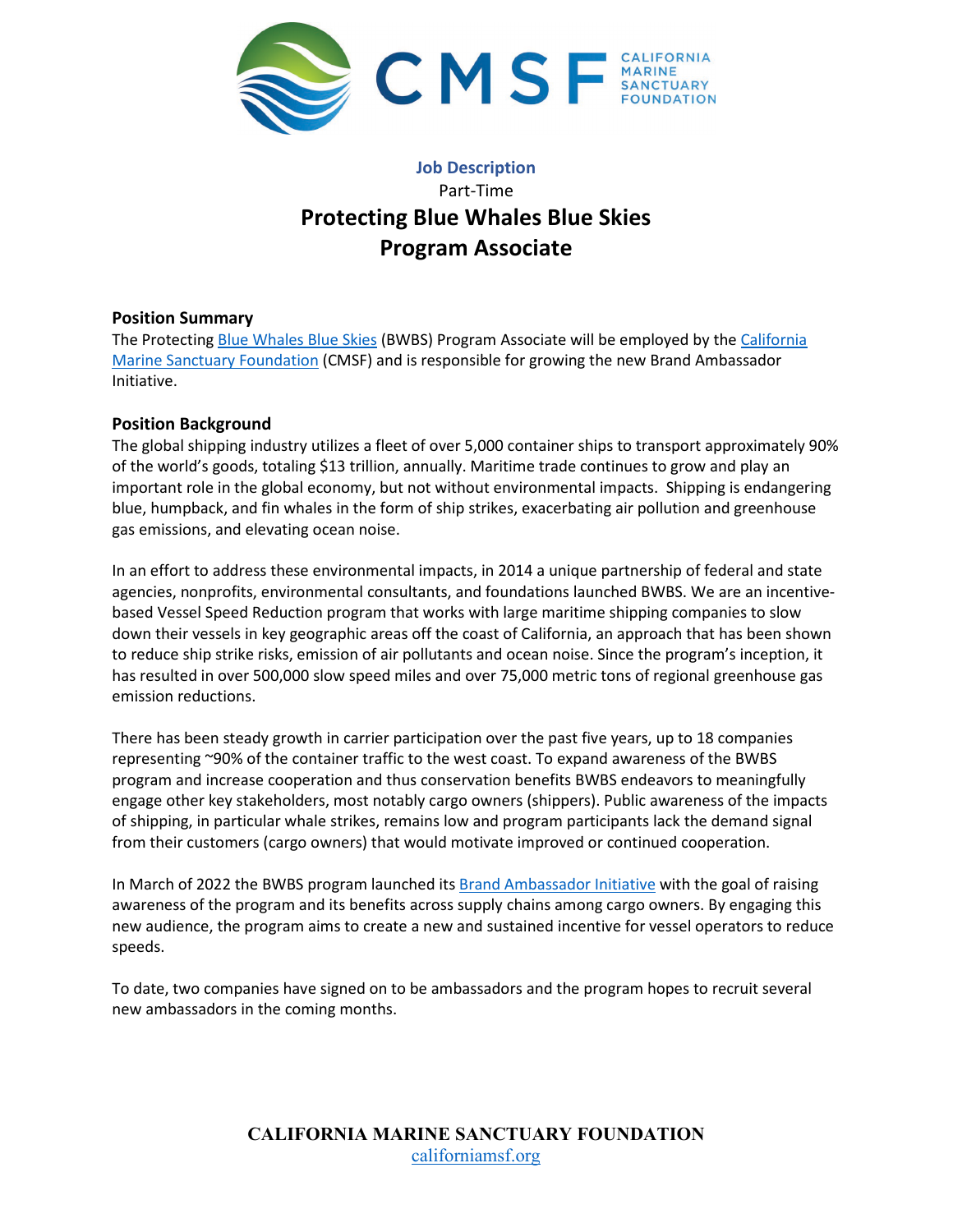

### **Job Functions**

- Work with the Protecting Blue Whales and Blue Skies (BWBS) partnership to further its mission of "cleaner air, safer whales, and a quieter ocean"
- Support and grow the new Brand Ambassador Initiative by:
	- o Cultivating strong relationships with current Brand Ambassadors,
		- $\circ$  Identifying and engaging with senior staff from retail and manufacturing companies that work with shipping fleets to transport goods, and
	- o Recruiting new Brand Ambassadors;
- Coordinate with BWBS partners to prepare communication materials and draft press releases;
- Oversee and create content for the program's LinkedIn and website pages;
- Support other duties, as assigned

#### **Desired Skills**

- Bachelor's degree or higher in a related field or equivalent work experience;
- Minimum of 2 years working in Environmental & Social Governance, marketing, or strategic environmental communication. Familiarity with corporate sustainability efforts is a plus;
- Strong independent research skills;
- Interest in environmental and marine conservation efforts;
- Excellent communication skills, including presentation, verbal, and written;
- Strong collaborative mindset;
- High level of proficiency in Microsoft Office suite;
- Familiarity with website building through Wix.

#### **Reporting**

This position reports to the Executive Director of CMSF.

#### **Salary**

This is a part-time 20/hour week position that offers competitive compensation at between \$25- \$35/hour based on experience. This position could grow into full-time work contingent on future funding.

#### **To Apply**

Please send a letter of introduction and CV to Robert Mazurek, Executive Director, California Marine Sanctuary Foundation robert@californiamsf.org. Please use "BWBS Program Associate Position" in the subject line. Applications will be reviewed on a rolling basis until the position is filled.

#### **Organizational Overview**

Since 1995 CMSF has worked to protect the state's coastal ecosystems while strengthening coastal resilience in the face of population growth, urban and industrial uses, climate change, and resource extraction. Working together with local communities, government agencies, tribal communities, harbors and marinas, and NGOs, we identify and then implement practical and effective solutions to reduce human impacts and increase stewardship of our state's coastal resources. Our core focus is on improving coastal resilience by using an interdisciplinary approach, engaging stakeholders, members of the public,

> **CALIFORNIA MARINE SANCTUARY FOUNDATION** [californiamsf.org](http://www.californiamsf.org/)